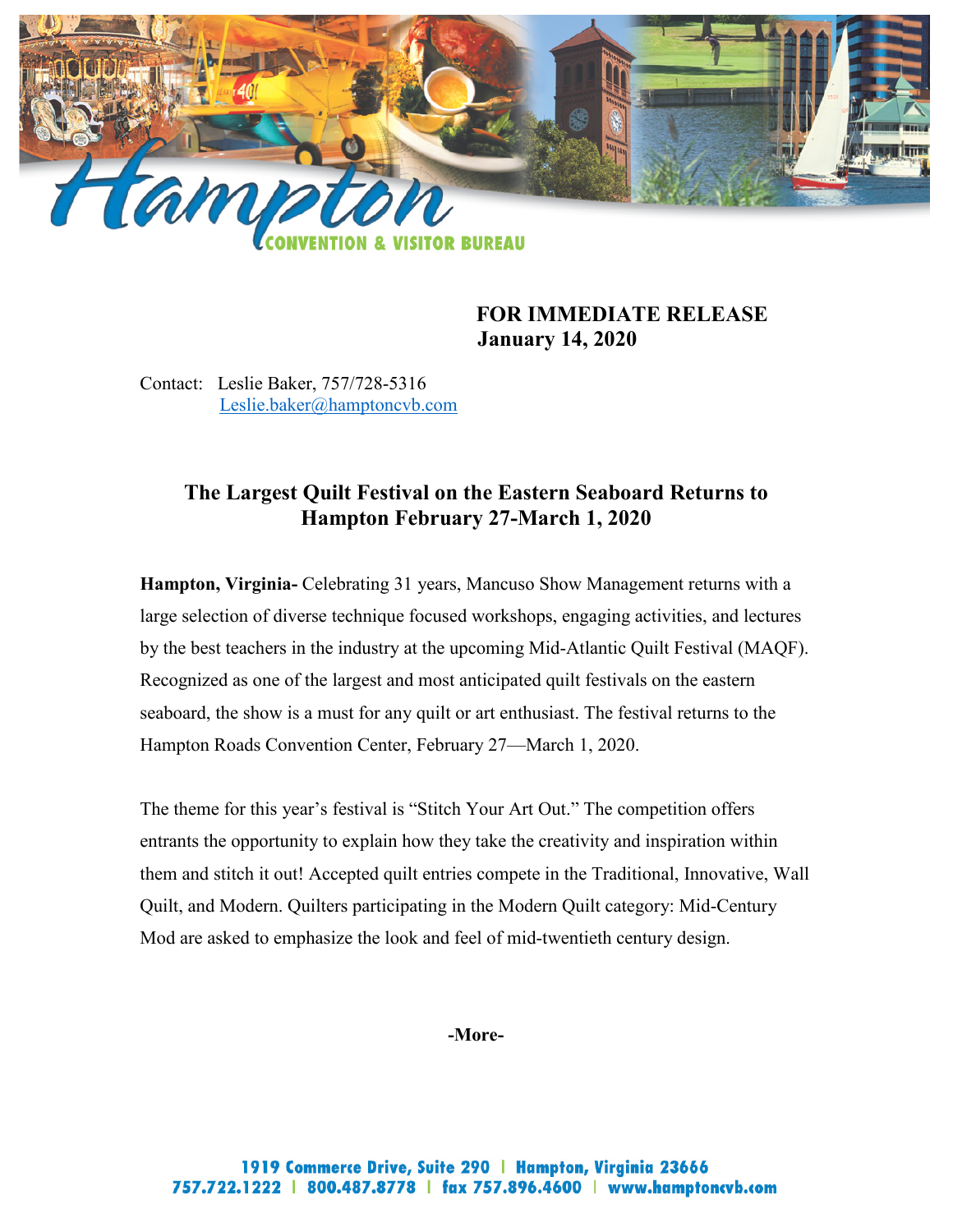#### **The Largest Quilt Festival on the Eastern Seaboard Returns to Hampton February 27-March 1, 2020- Page 2**

While at the festival, be sure to explore the Wearable Art entries. This competition features works from some of the finest textile artists in the country and includes submissions such as vests, jackets and coats.

Also, be sure to take part by casting your votes for Viewer's Choice in the quilt and wearable art competitions. The announcements of these prestigious awards are eagerly anticipated by competition entrants and show-goers at the end of the festival.

Other highlights include a Merchants Mall (with over 150 vendors) offering the best machines, fabrics, notions, wearable art, embroidery, and everything the quilter, textile artist, and home sewer could want. For an additional fee, individual workshops and lectures are available to attendees.

## **Mid-Atlantic Quilt Festival Hours:**

**Thursday, February 27- 10:00 a.m. – 6:00 p.m. Friday, February 28- 10:00 a.m. – 6:00 p.m. Saturday, February 29- 10:00 a.m. – 6:00 p.m. Sunday, March 1- 10:00 a.m. - 4:00 p.m.**

**Mid-Atlantic Quilt Festival Admission: \$15.00 admission (includes re-admission) \$13.00 admission- SUNDAY ONLY Children under 16- FREE** *\*Discounts for 20 or more can be arranged by calling 215-862-5828*

Hampton Roads Convention Center 1610 Coliseum Drive Hampton, Virginia 23666

**-More-**